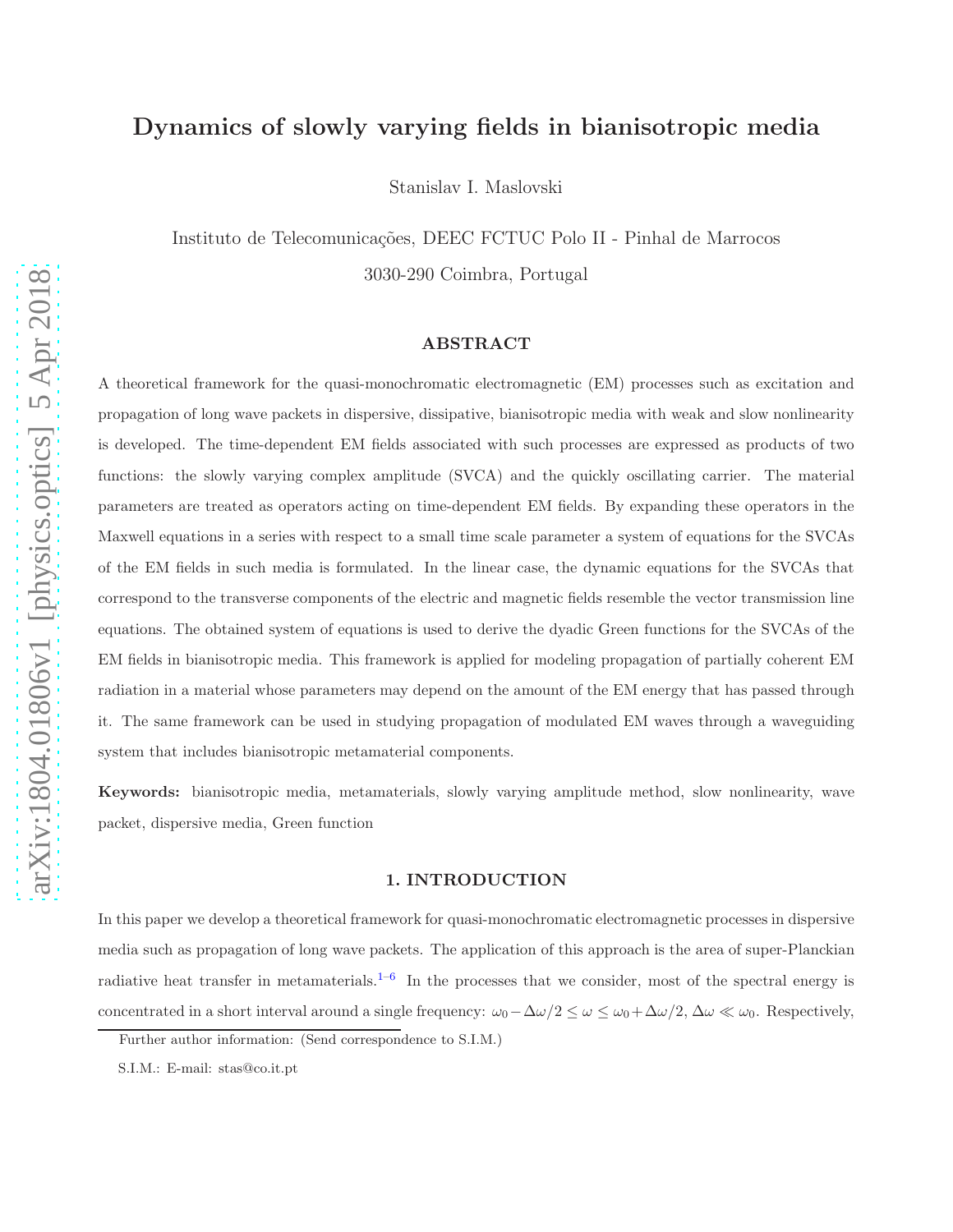the time-dependent EM fields associated with such processes can be expressed as products of two functions: the slowly varying complex amplitude (SVCA) and the quickly oscillating carrier. Because the characteristic time scales of the two functions may differ by many orders of magnitude, the slowly non-linear and dispersive response of the medium relates only to the SVCA. Thus, the time-dependent electric and magnetic field vectors  $\mathbf{F} \equiv \mathbf{E}, \mathbf{H}$ can be written in our case as

$$
\mathbf{F}(t) = \frac{1}{2\pi} \int_{\omega_0 - \Delta\omega/2}^{\omega_0 + \Delta\omega/2} \mathbf{F}_{\omega}(\omega) e^{-i\omega t} d\omega + \text{c.c.} = \frac{1}{2} \mathbf{F}_{\text{m}}(t) e^{-i\omega_0 t} + \text{c.c.},\tag{1}
$$

where "c.c." denotes the complex conjugate of the previous term. The quantity

<span id="page-1-1"></span><span id="page-1-0"></span>
$$
\mathbf{F}_{\rm m}(t) = \frac{1}{\pi} \int_{-\Delta\omega/2}^{+\Delta\omega/2} \mathbf{F}_{\omega}(\omega_0 + \Omega) e^{-i\Omega t} d\Omega \tag{2}
$$

is the SVCA (the time envelope) of the process. Note that for monochromatic processes with delta-functional spectral density, Eqs. [\(1\)](#page-1-0) and [\(2\)](#page-1-1) imply that  $\mathbf{F}_m$  is constant and its magnitude simply equals the oscillating field amplitude.

From the above definition it follows that for any quantity  $\mathbf{G}(t) = \bar{\bar{\alpha}} \cdot \mathbf{F}(t)$ , where  $\bar{\bar{\alpha}}$  is a dyadic linear integrodifferential operator with the Fourier transform  $\bar{\bar{\alpha}}_{\omega} = \bar{\bar{\alpha}}_{\omega}|_{\omega_0} + (\omega - \omega_0)(\partial \bar{\bar{\alpha}}_{\omega}/\partial \omega)|_{\omega_0} + \cdots$ , the SVCA  $\mathbf{G}_{\mathrm{m}}(t)$  of the quantity  $\mathbf{G}(t)$  can be expanded as

<span id="page-1-4"></span><span id="page-1-3"></span>
$$
\mathbf{G}_{\rm m}(t) = \bar{\bar{\alpha}}_{\omega}|_{\omega_0} \cdot \mathbf{F}_{\rm m}(t) + i \left. \frac{\partial \bar{\bar{\alpha}}_{\omega}}{\partial \omega} \right|_{\omega_0} \cdot \frac{\partial \mathbf{F}_{\rm m}(t)}{\partial t} + \cdots,
$$
\n(3)

and the SVCA of the time derivative of the same quantity can be expanded as

$$
\left[\frac{\partial \mathbf{G}(t)}{\partial t}\right]_{\text{m}} = -i\omega_0 \bar{\alpha}_{\omega}|_{\omega_0} \cdot \mathbf{F}_{\text{m}}(t) + \left.\frac{\partial(\omega \bar{\alpha}_{\omega})}{\partial \omega}\right|_{\omega_0} \frac{\partial \mathbf{F}_{\text{m}}(t)}{\partial t} + \cdots
$$
\n(4)

In order to account for slow and weak nonlinearity, we assume that  $\bar{\bar{\alpha}}_{\omega}$ , which can be, e.g., dielectric permittivity dyadic at a given point, is a function of a time-dependent parameter  $T$  (e.g., local temperature), which in turn depends on the amount of work the EM field has performed on the material in the vicinity of the selected point. For instance, if only the work due to the material loss accounted by  $\bar{\alpha}''_{\omega} = \text{Im}(\bar{\alpha})^*$  is taken into account, then, at the selected point,

$$
T(t) = T(0) + \frac{1}{2c_T} \int_{0}^{t} d\tau \, \mathbf{F}_m^{\dagger}(\tau) \cdot \bar{\alpha}_{\omega}''(T(\tau)) \cdot \mathbf{F}_m(\tau), \tag{5}
$$

where  $c_T$  is a parameter that has the meaning of the thermal capacity of the material per unit volume. Such nonlinearity is considered weak and slow when  $c<sub>T</sub>$  is enough large, so that

<span id="page-1-5"></span>
$$
\frac{1}{T}\frac{dT}{dt} \ll \frac{1}{|\mathbf{F}_m|}\frac{d|\mathbf{F}_m|}{dt},\tag{6}
$$

<span id="page-1-2"></span>\*Here, Im $(\overline{\overline{\alpha}}) = (\overline{\overline{\alpha}} - \overline{\overline{\alpha}}^{\dagger})/(2i)$ .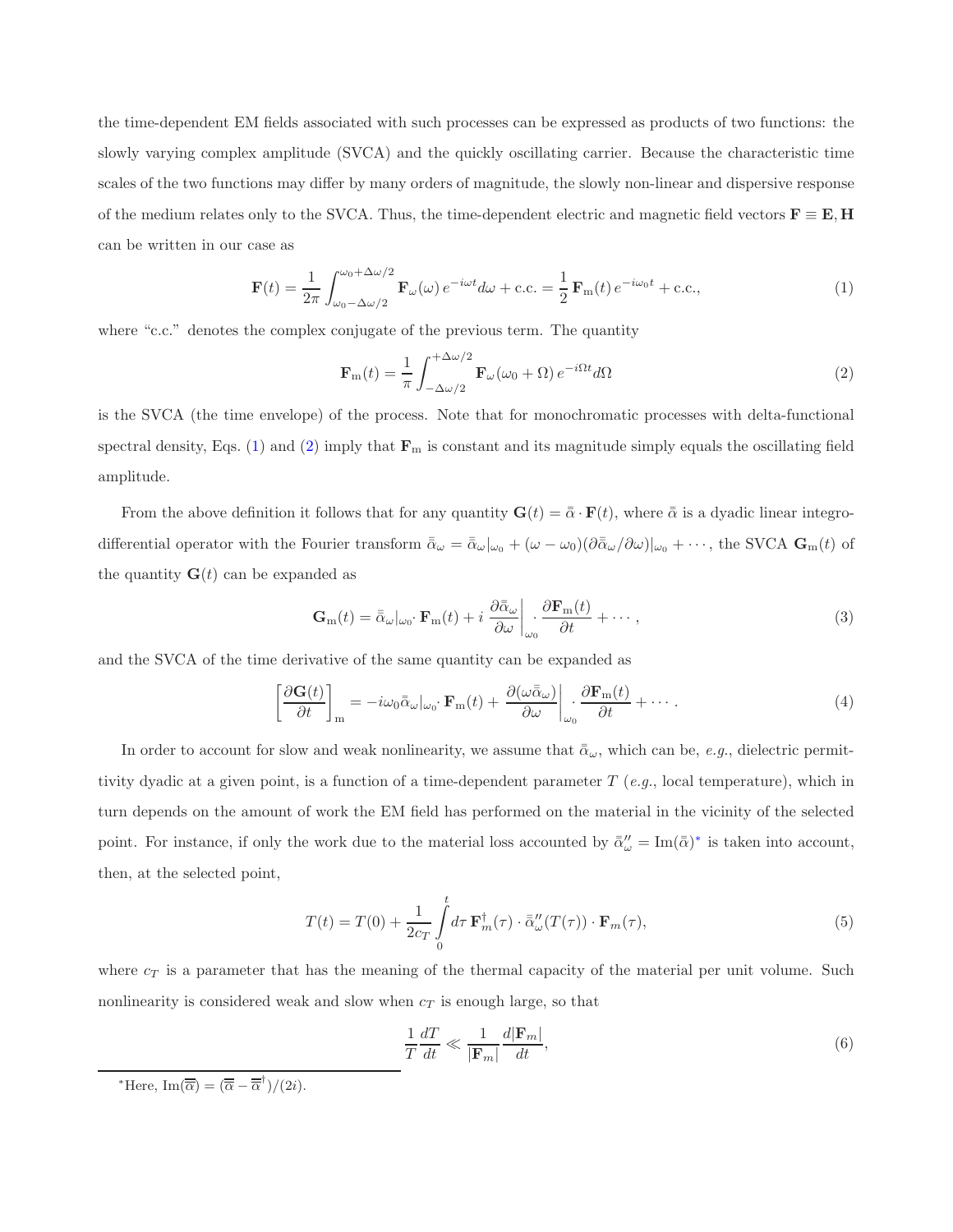which ensures applicability of expansions  $(3)$  and  $(4)$ . Therefore, when considering propagation of elementary excitations (certain wave packets, more details ahead) with characteristic duration  $\tau_p \sim 2\pi/\Delta\omega$ , we may neglect the change in T (and, respectively,  $\bar{\bar{\alpha}}_{\omega}$ ) during time intervals  $\Delta t \sim \tau_p$ , so that the material can be considered effectively linear with respect to the propagation of such a *single* pulse. However, propagation of a longer excitation represented by a series of such pulses, will be influenced by the gradual change in  $T$  caused by every passing elementary pulse. Thus, the slow and weak nonlinearity that we consider works as an accumulative memory mechanism.

In what follows we derive equations which describe the dynamics of such SVCAs of the electric and magnetic fields in dispersive uniaxial bianisotropic media with such weak and slow nonlinearity.

#### 2. MAXWELL EQUATIONS FOR SLOWLY VARYING FIELD AMPLITUDES

In order to consider propagation of the elementary excitations mentioned in the previous section, we consider the macroscopic Maxwell equations in presence of both electric and magnetic sources[†](#page-2-0) , which can be written as

$$
\frac{\partial \mathbf{D}}{\partial t} = \nabla \times \mathbf{H} - \mathbf{J}, \quad \frac{\partial \mathbf{B}}{\partial t} = -\nabla \times \mathbf{E} - \mathbf{K}, \tag{7}
$$

with the electric and the magnetic current densities  $J$  and  $K$  satisfying the continuity equations

<span id="page-2-3"></span><span id="page-2-2"></span>
$$
\nabla \cdot \mathbf{J} = -\frac{\partial \rho}{\partial t}, \quad \nabla \cdot \mathbf{K} = -\frac{\partial \kappa}{\partial t},
$$
\n(8)

where  $\rho$  and  $\kappa$  are the electric and magnetic charge densities, respectively.

The electric displacement D and the magnetic induction B in bianisotropic media satisfy the following constitutive relations, written in a matrix form:

<span id="page-2-4"></span>
$$
\begin{pmatrix} \mathbf{D} \\ \mathbf{B} \end{pmatrix} = \begin{pmatrix} \overline{\overline{\varepsilon}} & \overline{\overline{\varepsilon}} \\ \overline{\overline{\zeta}} & \overline{\overline{\mu}} \end{pmatrix} \cdot \begin{pmatrix} \mathbf{E} \\ \mathbf{H} \end{pmatrix} = \mathfrak{M} \cdot \begin{pmatrix} \mathbf{E} \\ \mathbf{H} \end{pmatrix} . \tag{9}
$$

In this relation, the components of the material matrix  $\mathfrak M$  are dyadic integro-differential operators<sup>[‡](#page-2-1)</sup> corresponding to the constitutive parameters of the medium: the effective permittivity  $\bar{\bar{\varepsilon}}$ , the effective permeability  $\bar{\bar{\mu}}$ , and the effective electro-magnetic and magneto-electric coupling dyadics  $\bar{\xi}$  and  $\bar{\zeta}$ . By substituting Eq. [\(9\)](#page-2-2) into the Maxwell equations [\(7\)](#page-2-3) we obtain the Maxwell equations in the so-called 6-vector form:

$$
\frac{\partial}{\partial t} \left( \mathfrak{M} \cdot \begin{pmatrix} \mathbf{E} \\ \mathbf{H} \end{pmatrix} \right) = \begin{pmatrix} 0 & \nabla \times \overline{\mathbf{I}} \\ -\nabla \times \overline{\mathbf{I}} & 0 \end{pmatrix} \cdot \begin{pmatrix} \mathbf{E} \\ \mathbf{H} \end{pmatrix} - \begin{pmatrix} \mathbf{J} \\ \mathbf{K} \end{pmatrix} . \tag{10}
$$

<span id="page-2-0"></span><sup>&</sup>lt;sup>†</sup>The effective magnetic source current density  $\bf{K}$  can be understood as resulting from the divergence-free, solenoidal electric currents.

<span id="page-2-1"></span><sup>‡</sup>We understand these quantities as operators acting on the fields as functions of time, in order to take into account the material dispersion, and the parameter  $T$ , in order to account for the slow and weak nonlinearity.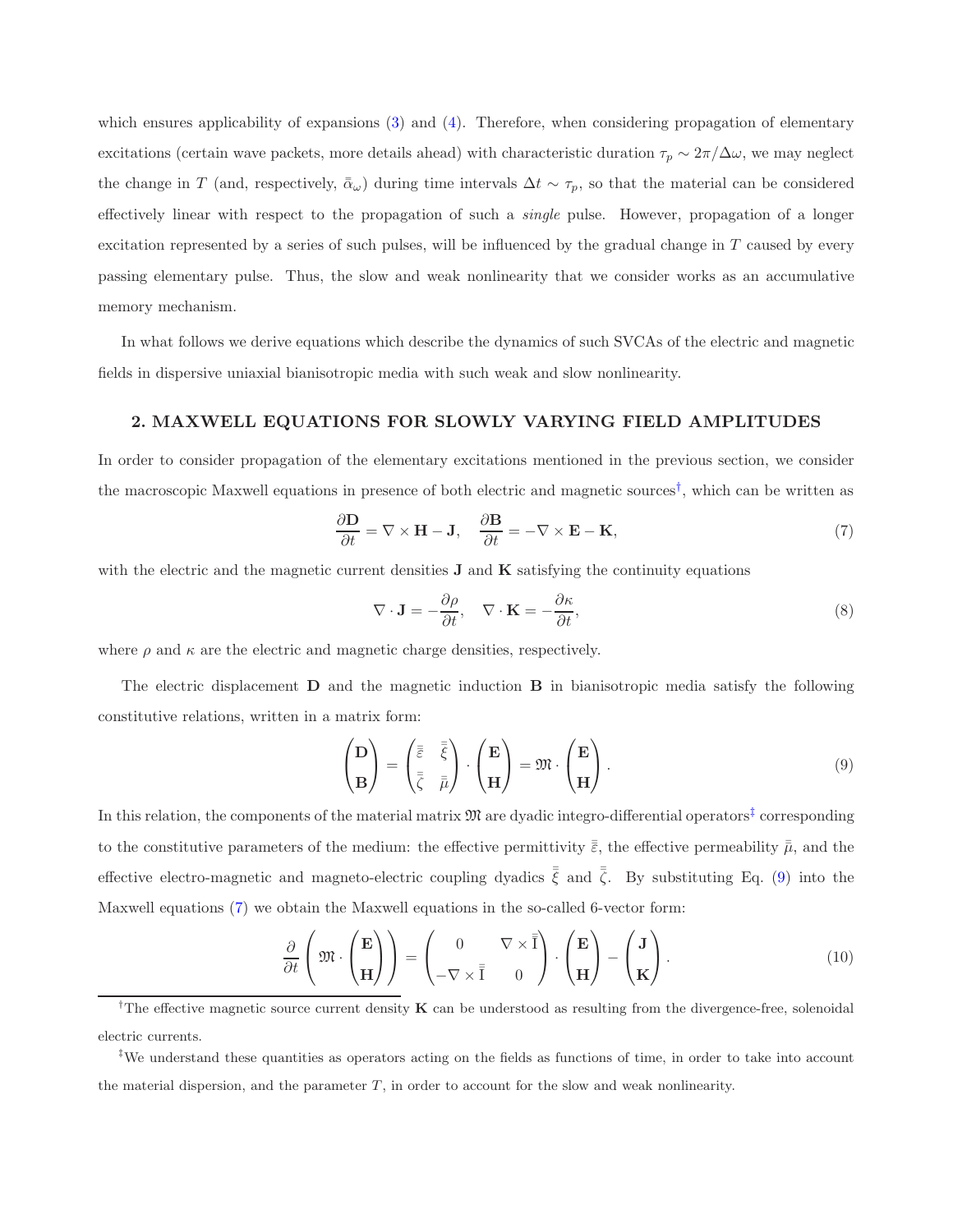In the frequency domain, the material relations [\(9\)](#page-2-2) can be written as

$$
\begin{pmatrix} \mathbf{D}_{\omega} \\ \mathbf{B}_{\omega} \end{pmatrix} = \begin{pmatrix} \overline{\overline{\overline{\varepsilon}}}_{\omega} & \overline{\overline{\overline{\varepsilon}}}_{\omega} \\ \overline{\overline{\overline{\varepsilon}}}_{\omega} & \overline{\overline{\mu}}_{\omega} \end{pmatrix} \cdot \begin{pmatrix} \mathbf{E}_{\omega} \\ \mathbf{H}_{\omega} \end{pmatrix} = \mathfrak{M}_{\omega} \cdot \begin{pmatrix} \mathbf{E}_{\omega} \\ \mathbf{H}_{\omega} \end{pmatrix} . \tag{11}
$$

When interested in the quasi-monochromatic processes described by the slow varying field amplitudes introduced in Sec. [1,](#page-0-0) we can expand the Fourier-transformed material matrix  $\mathfrak{M}_{\omega}$  in a Taylor series in the vicinity of the frequency  $\omega_0$ :

<span id="page-3-1"></span><span id="page-3-0"></span>
$$
\mathfrak{M}_{\omega} = \mathfrak{M}_{\omega}|_{\omega_0} + \Omega \frac{\partial \mathfrak{M}_{\omega}}{\partial \omega}\bigg|_{\omega_0} + \cdots , \qquad (12)
$$

where  $\Omega = \omega - \omega_0$ , and drop the higher-order terms starting with  $\Omega^2$ . Then, by using the results of Sec. [1,](#page-0-0) we find that the slowly varying complex amplitudes  $\mathbf{D}_{m}(t)$  and  $\mathbf{B}_{m}(t)$  satisfy

$$
\begin{pmatrix} \mathbf{D}_{\rm m} \\ \mathbf{B}_{\rm m} \end{pmatrix} \approx \mathfrak{M}_{\omega} \Big|_{\omega_0} \begin{pmatrix} \mathbf{E}_{\rm m} \\ \mathbf{H}_{\rm m} \end{pmatrix} + i \frac{\partial \mathfrak{M}_{\omega}}{\partial \omega} \Big|_{\omega_0} \frac{\partial}{\partial t} \begin{pmatrix} \mathbf{E}_{\rm m} \\ \mathbf{H}_{\rm m} \end{pmatrix} . \tag{13}
$$

Therefore, the slowly varying amplitudes of the time derivatives of the D and B vectors can be now written as

<span id="page-3-2"></span>
$$
\left[\frac{\partial}{\partial t}\begin{pmatrix} \mathbf{D} \\ \mathbf{B} \end{pmatrix}\right]_{m} \approx -i\omega_0 \mathfrak{M}_{\omega}\Big|_{\omega_0} \begin{pmatrix} \mathbf{E}_{m} \\ \mathbf{H}_{m} \end{pmatrix} + \frac{\partial(\omega \mathfrak{M}_{\omega})}{\partial \omega}\Big|_{\omega_0} \frac{\partial}{\partial t} \begin{pmatrix} \mathbf{E}_{m} \\ \mathbf{H}_{m} \end{pmatrix}.
$$
 (14)

Note that the second derivatives of  $\mathbf{E}_m$  and  $\mathbf{H}_m$  with respect to time do not enter Eq. [\(14\)](#page-3-0), in agreement with the accuracy of the expansion [\(12\)](#page-3-1).

Based on the above results, we can now write the Maxwell equations for the slowly varying amplitudes of the electromagnetic fields, by replacing the corresponding terms in Eq. [\(10\)](#page-2-4) with their expressions in terms of the slowly varying envelops. The result is

$$
\frac{\partial(\omega \mathfrak{M}_{\omega})}{\partial \omega}\bigg|_{\omega_0} \frac{\partial}{\partial t} \begin{pmatrix} \mathbf{E}_{\rm m} \\ \mathbf{H}_{\rm m} \end{pmatrix} = \left( i\omega_0 \mathfrak{M}_{\omega}\bigg|_{\omega_0} + \begin{pmatrix} 0 & \nabla \times \overline{\overline{\mathfrak{f}}} \\ -\nabla \times \overline{\overline{\mathfrak{f}}} & 0 \end{pmatrix} \right) \cdot \begin{pmatrix} \mathbf{E}_{\rm m} \\ \mathbf{H}_{\rm m} \end{pmatrix} - \begin{pmatrix} \mathbf{J}_{\rm m} \\ \mathbf{K}_{\rm m} \end{pmatrix},\tag{15}
$$

where  $\bar{I}$  is the identity dyadic, and  $\mathbf{J}_m$  and  $\mathbf{K}_m$  are the slowly varying amplitudes of the electric and magnetic current densities, respectively.

It can be shown that in passive dispersive media with low dissipation, the matrix  $\partial(\omega \mathfrak{M}_{\omega})/\partial \omega$  is a positive definite matrix and is, therefore, non-singular. In general, in all cases when the mentioned matrix is non-singular we can rewrite Eq.  $(15)$  as

<span id="page-3-3"></span>
$$
\frac{\partial}{\partial t} \begin{pmatrix} \mathbf{E}_{\mathbf{m}} \\ \mathbf{H}_{\mathbf{m}} \end{pmatrix} = \left[ \frac{\partial (\omega \mathfrak{M}_{\omega})}{\partial \omega} \right]_{\omega_{0}}^{-1} \left\{ \left( i\omega_{0} \mathfrak{M}_{\omega} \big|_{\omega_{0}} + \begin{pmatrix} 0 & \nabla \times \overline{\mathbf{I}} \\ -\nabla \times \overline{\mathbf{I}} & 0 \end{pmatrix} \right) \cdot \begin{pmatrix} \mathbf{E}_{\mathbf{m}} \\ \mathbf{H}_{\mathbf{m}} \end{pmatrix} - \begin{pmatrix} \mathbf{J}_{\mathbf{m}} \\ \mathbf{K}_{\mathbf{m}} \end{pmatrix} \right\}.
$$
 (16)

In what follows, we restrict our consideration only by such cases when Eq. [\(16\)](#page-3-3) holds. Note that this form of Eq. [\(16\)](#page-3-3) in which the time derivatives of the slowly varying amplitudes are expressed through the spatial derivatives of the same quantities allows, for instance, for a direct implementation of a numerical solver.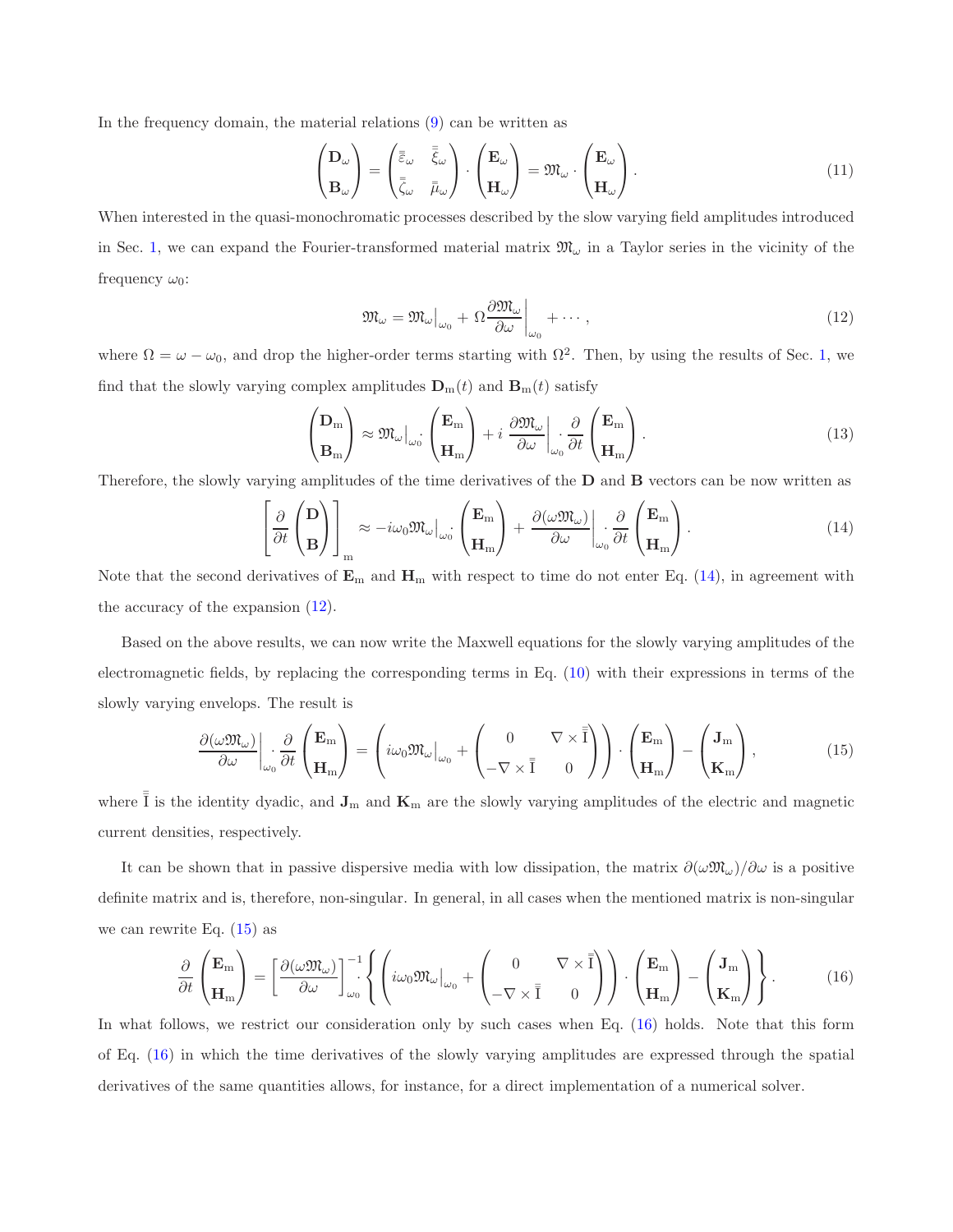### 3. VECTOR TELEGRAPHER'S EQUATION FOR WAVE PACKETS IN DISPERSIVE UNIAXIAL BIANISOTROPIC MEDIA

An important special case of anisotropic media is when there exist a single selected direction such that the electromagnetic response of the medium along this direction is different from the response to the field components orthogonal to the same direction. This is the case of uniaxial bianisotropic materials, in which the constitutive parameters assume the form

<span id="page-4-0"></span>
$$
\bar{\bar{\varepsilon}}_{\omega} = \bar{\bar{\varepsilon}}_{t} + \varepsilon_{n} \hat{\mathbf{z}} \otimes \hat{\mathbf{z}}, \quad \bar{\bar{\mu}}_{\omega} = \bar{\bar{\mu}}_{t} + \mu_{n} \hat{\mathbf{z}} \otimes \hat{\mathbf{z}}, \quad \bar{\bar{\zeta}}_{\omega} = \bar{\bar{\zeta}}_{t} + \xi_{n} \hat{\mathbf{z}} \otimes \hat{\mathbf{z}}, \quad \bar{\bar{\zeta}}_{\omega} = \bar{\bar{\zeta}}_{t} + \zeta_{n} \hat{\mathbf{z}} \otimes \hat{\mathbf{z}}, \tag{17}
$$

where  $\hat{z}$  is the unit vector along the main anisotropy axis (which we select coincident with the z-axis direction) and the subindex  $(\ldots)_t$  denotes the dyadic components in the transverse plane orthogonal to  $\hat{z}$ . These dyadics satisfy  $(\hat{\mathbf{z}} \otimes \hat{\mathbf{z}}) \begin{bmatrix} x \\ y \end{bmatrix}$  $\frac{\partial}{\partial x} \bar{\bar{\varepsilon}}_{\mathrm{t}} = \bar{\bar{\varepsilon}}_{\mathrm{t}}, \left( \mathbf{\hat{z}} \!\otimes\! \mathbf{\hat{z}} \right) \frac{\partial}{\partial x}$  $\frac{\partial}{\partial x} \bar{\bar{\mu}}_{\mathrm{t}} = \bar{\bar{\mu}}_{\mathrm{t}}, \left( \mathbf{\hat{z}} \!\otimes\! \mathbf{\hat{z}} \right) \frac{\partial}{\partial x}$  $_{\times}^{\times}\bar{\bar{\xi}}_{\mathrm{t}}=\bar{\bar{\xi}}_{\mathrm{t}},\left(\mathbf{\hat{z}}\!\otimes\!\mathbf{\hat{z}}\right)_{\times}^{\times}$  $\frac{x}{\times}\bar{\bar{\zeta}}_t = \bar{\bar{\zeta}}_t$ , where  $(\mathbf{a} \otimes \mathbf{b}) \frac{x}{\times}$  $\chi^{\times}$  (**c**  $\otimes$ **d**)  $\equiv$  (**a**  $\times$ **c**)  $\otimes$  (**b**  $\times$ **d**). In the reciprocal uniaxial bianisotropic media, the transverse dyadics  $\bar{\bar{\varepsilon}}_t$  and  $\bar{\bar{\mu}}_t$  reduce to  $\bar{\bar{\varepsilon}}_t = \varepsilon_t \bar{\bar{I}}_t$ ,  $\bar{\bar{\mu}}_t = \mu_t \bar{\bar{I}}_t$ , where  $\bar{\bar{I}}_t = \bar{\bar{I}} - \hat{\mathbf{z}} \otimes \hat{\mathbf{z}}$ , and the dyadics  $\bar{\bar{\xi}}_{\omega}$  and  $\bar{\bar{\zeta}}_{\omega}$  are such that  $\bar{\bar{\xi}}_{\omega} = -\bar{\bar{\zeta}}_{\omega}^T$ , where  $(\ldots)^T$  denotes the dyadic transpose operation. In the general uniaxial bianisotropic media,  $\bar{\bar{\epsilon}}_t$  and  $\bar{\bar{\mu}}_t$  may have an additional antisymmetric component and  $\bar{\bar{\xi}}_{\omega}$  and  $\bar{\bar{\zeta}}_{\omega}$  may be such that  $\bar{\bar{\xi}}_{\omega} \neq -\bar{\bar{\zeta}}_{\omega}^T$ .

Decomposition [\(17\)](#page-4-0) allows one to rewrite the Maxwell equations in the uniaxial bianisotropic media in such a way that the z-components of the fields are eliminated. Namely, when working in the frequency domain, after some dyadic algebra the following result can be obtained:

$$
-i\omega \, \tilde{\mathfrak{M}}_{\omega}(\nabla_{t}) \cdot \begin{pmatrix} \mathbf{E}_{\omega,t} \\ \mathbf{H}_{\omega,t} \end{pmatrix} = \mathfrak{J} \frac{\partial}{\partial z} \cdot \begin{pmatrix} \mathbf{E}_{\omega,t} \\ \mathbf{H}_{\omega,t} \end{pmatrix} - \mathfrak{S}_{\omega}(\nabla_{t}) \cdot \begin{pmatrix} \mathbf{J}_{\omega} \\ \mathbf{K}_{\omega} \end{pmatrix},
$$
(18)

where  $\nabla_t = \overline{I}_t \cdot \nabla$ ,  $\mathbf{E}_{\omega,t} = \overline{I}_t \cdot \mathbf{E}_{\omega}$ ,  $\mathbf{H}_{\omega,t} = \overline{I}_t \cdot \mathbf{H}_{\omega}$ ,  $\mathfrak{J} =$  $\sqrt{ }$  $\mathcal{L}$ 0  $\hat{\mathbf{z}} \times \overline{\overline{\mathbf{I}}}_t$  $-\hat{\mathbf{z}} \times \overline{\overline{I}}_t$  0  $\setminus$ , and

<span id="page-4-1"></span>
$$
\tilde{\mathfrak{M}}_{\omega}(\nabla_{t}) = \begin{pmatrix} \bar{\bar{\varepsilon}}_{t} & \bar{\bar{\xi}}_{t} \\ \bar{\bar{\zeta}}_{t} & \bar{\bar{\mu}}_{t} \end{pmatrix} + \frac{1}{\omega^{2}} \mathfrak{J} \cdot \nabla_{t} \begin{pmatrix} \varepsilon_{n} & \xi_{n} \\ \zeta_{n} & \mu_{n} \end{pmatrix}^{-1} \otimes \nabla_{t} \cdot \mathfrak{J},\tag{19}
$$

<span id="page-4-2"></span>
$$
\mathfrak{S}_{\omega}(\nabla_{t}) = \begin{pmatrix} \bar{\bar{I}}_{t} & 0 \\ 0 & \bar{\bar{I}}_{t} \end{pmatrix} + \frac{1}{i\omega} \mathfrak{J} \cdot \nabla_{t} \begin{pmatrix} \varepsilon_{n} & \xi_{n} \\ \zeta_{n} & \mu_{n} \end{pmatrix} \otimes \hat{\mathbf{z}}.
$$
 (20)

The dynamic equations for the slowly varying amplitudes of the corresponding quantities are immediately obtained from Eq.  $(18)$ , using the same procedure as for Eqs.  $(10)$  and  $(16)$ :

$$
\frac{\partial}{\partial t} \begin{pmatrix} \mathbf{E}_{m,t} \\ \mathbf{H}_{m,t} \end{pmatrix} = \left[ \frac{\partial (\omega \tilde{\mathfrak{M}}_{\omega}(\nabla_{t}))}{\partial \omega} \right]_{\omega_{0}}^{-1} \left\{ \left( i\omega_{0} \tilde{\mathfrak{M}}_{\omega}(\nabla_{t}) \big|_{\omega_{0}} + \mathfrak{J} \frac{\partial}{\partial z} \right) \cdot \begin{pmatrix} \mathbf{E}_{m,t} \\ \mathbf{H}_{m,t} \end{pmatrix} - \begin{pmatrix} \tilde{\mathbf{J}}_{m,t} \\ \tilde{\mathbf{K}}_{m,t} \end{pmatrix} \right\},
$$
(21)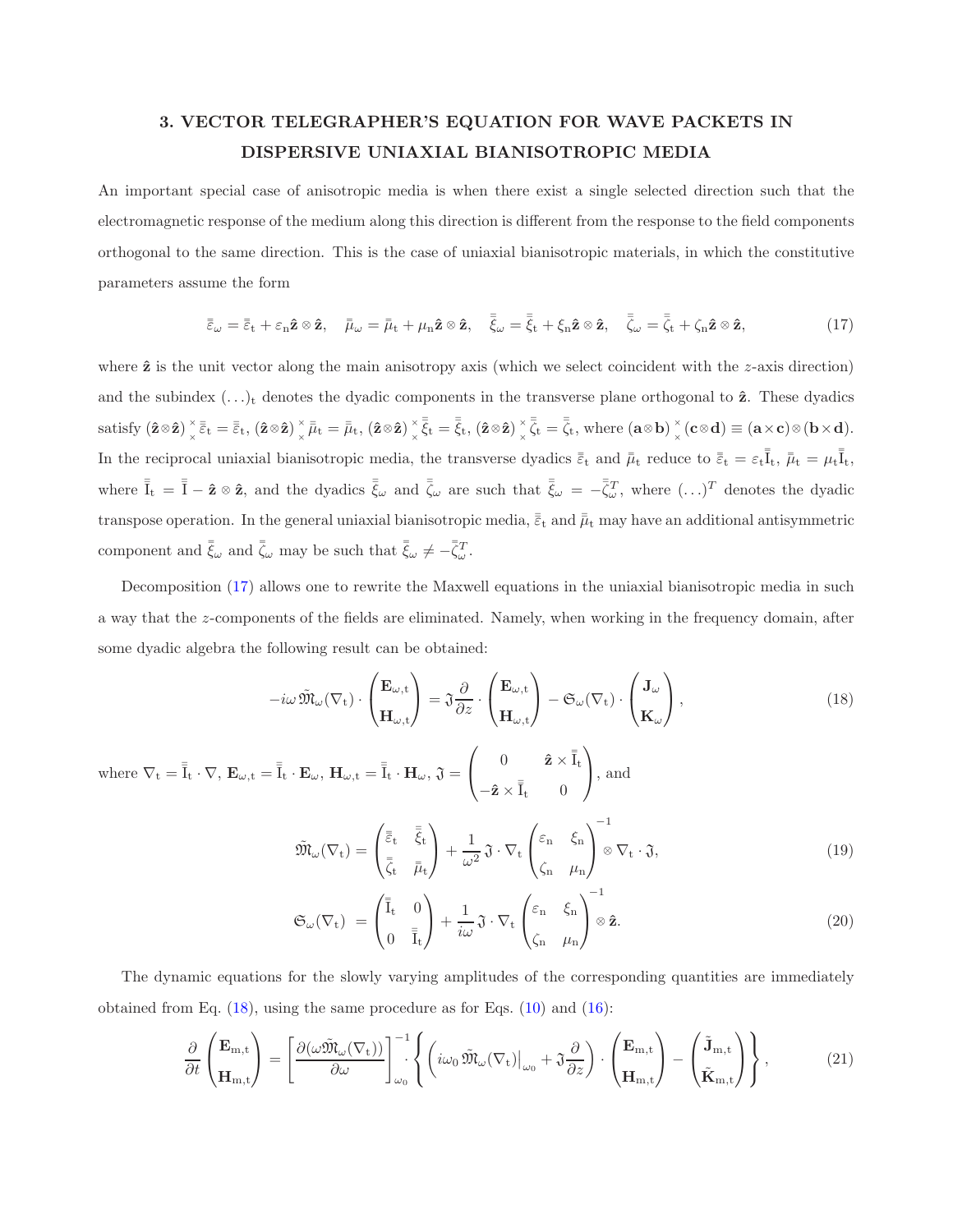where

$$
\begin{pmatrix} \tilde{\mathbf{J}}_{m,t} \\ \tilde{\mathbf{K}}_{m,t} \end{pmatrix} = \left( \mathfrak{S}_{\omega}(\nabla_{t}) + i \left. \frac{\partial \mathfrak{S}_{\omega}(\nabla_{t})}{\partial \omega} \right|_{\omega_{0}} \frac{\partial}{\partial t} \right) \cdot \begin{pmatrix} \mathbf{J}_{m} \\ \mathbf{K}_{m} \end{pmatrix} . \tag{22}
$$

Eq. [\(21\)](#page-4-2) can be understood as the Maxwell equations [\(16\)](#page-3-3) reformulated as for an effectively one-dimensional wave propagation along the z-axis. Indeed, in the case when the material parameters are uniform in the transverse plane, when taking a spatial Fourier transform of [\(21\)](#page-4-2) in this plane the operator  $\nabla_t$  transforms as  $\nabla_t \mapsto i\mathbf{k}_t$ , where  $\mathbf{k}_t$  is the transverse wave vector, and Eq. [\(21\)](#page-4-2) immediately reduces to a system of two differential equations in  $\partial/\partial t$  and  $\partial/\partial z$ .

We can rewrite Eq. [\(21\)](#page-4-2) slightly in order to highlight this fact even further, using the fact that  $\mathfrak{J} \cdot \mathfrak{J} =$  $\sqrt{2}$  $\mathcal{L}$  $\bar{\bar{I}}_t$  0  $0 \quad \bar{\bar{I}}_t$  $\setminus$  $\cdot$ After multiplying Eq.  $(21)$  by  $\mathfrak J$  and rearranging the terms we find that

$$
\frac{\partial}{\partial z} \begin{pmatrix} \mathbf{E}_{m,t} \\ \mathbf{H}_{m,t} \end{pmatrix} = \left( i \mathfrak{K}(\omega_0, \nabla_t) - \frac{\partial \mathfrak{K}(\omega_0, \nabla_t)}{\partial \omega_0} \cdot \frac{\partial}{\partial t} \right) \cdot \begin{pmatrix} \mathbf{E}_{m,t} \\ \mathbf{H}_{m,t} \end{pmatrix} + \mathfrak{J} \cdot \begin{pmatrix} \tilde{\mathbf{J}}_{m,t} \\ \tilde{\mathbf{K}}_{m,t} \end{pmatrix},
$$
(23)

where  $\Re(\omega_0, \nabla_t) = -\omega_0 \Im \cdot \tilde{\mathfrak{M}}_{\omega}(\nabla_t)|_{\omega_0}$ . Eq. [\(23\)](#page-5-0) can be called the vector telegrapher's equation for the SVCA of the electromagnetic field in bianisotropic media.

## 4. SOLUTION OF VECTOR TELEGRAPHER'S EQUATION: ENVELOP GREEN **FUNCTION**

First, let us consider the situation when the source term in Eq. [\(23\)](#page-5-0) vanishes. In this case, the vector telegrapher's equation reads

<span id="page-5-1"></span><span id="page-5-0"></span>
$$
\frac{\partial \mathbf{F}}{\partial z} = \left( i\Re(\omega_0, \nabla_t) - \frac{\partial \Re(\omega_0, \nabla_t)}{\partial \omega_0} \frac{\partial}{\partial t} \right) \cdot \mathbf{F},\tag{24}
$$

where  $\mathbf{F} =$  $\sqrt{ }$  $\overline{1}$  $\mathbf{E_{m,t}}$  $\mathbf{H}_{\text{m,t}}$  $\setminus$ . This equation can be solved in the standard way, e.g. by separation of variables.

In order to find a more elegant way of resolving [\(24\)](#page-5-1), let us consider a special case of Eq. [\(24\)](#page-5-1) when the operators  $\mathfrak{K}(\omega_0, \nabla_t)$  and  $\partial \mathfrak{K}(\omega_0, \nabla_t)/\partial \omega_0$  commute<sup>[§](#page-5-2)</sup> and are independent of z. In this case the solution of Eq.  $(24)$  can be formally written as

<span id="page-5-3"></span>
$$
\mathbf{F}(x, y, z, t) = e^{z \left( i\Re(\omega_0, \nabla_t) - \frac{\partial \Re(\omega_0, \nabla_t)}{\partial \omega_0} \frac{\partial}{\partial t} \right)} \cdot \mathbf{F}_0(x, y, t)
$$
  
=  $e^{iz\Re(\omega_0, \nabla_t)} \cdot e^{-z \frac{\partial \Re(\omega_0, \nabla_t)}{\partial \omega_0} \frac{\partial}{\partial t}} \cdot \mathbf{F}_0(x, y, t),$  (25)

<span id="page-5-2"></span><sup>§</sup>Which means that there exist a basis in which the two operators are diagonal.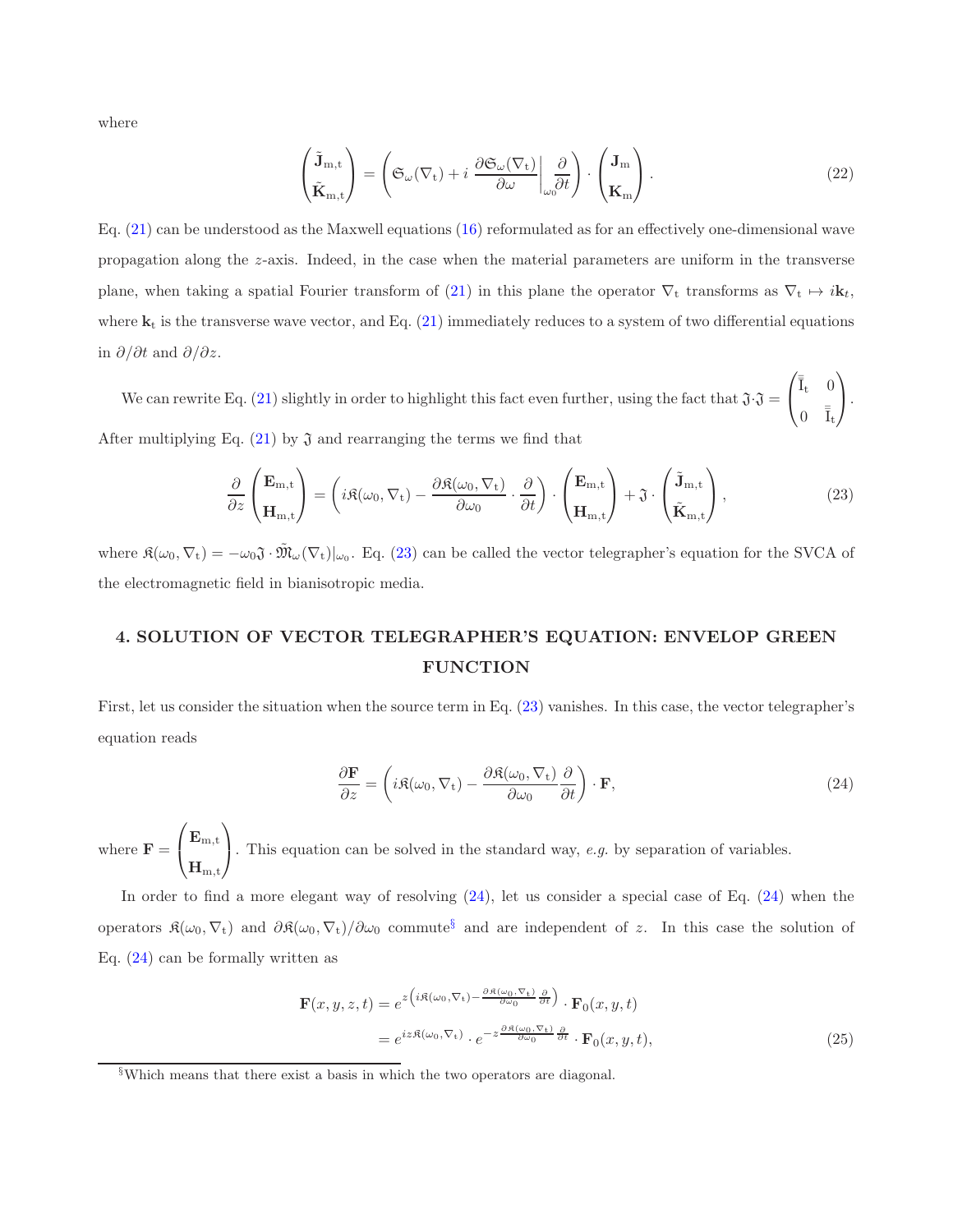where  $\mathbf{F}_0(x, y, t)$  is arbitrary. In particular, when  $\mathbf{F}_0 = e^{-i\Omega t} \mathbf{A}(x, y)$ , where  $\Omega \in [-\Delta \omega/2; +\Delta \omega/2]$  and  $\mathbf{A}(x, y)$ is an eigenfunction of the operator  $\mathfrak{K}(\omega_0, \nabla_t)$  such that  $\mathfrak{K}(\omega_0, \nabla_t) \cdot \mathbf{A} = k_z \mathbf{A}$ , we obtain from Eq. [\(25\)](#page-5-3):

$$
\mathbf{F}_{\Omega,k_z} = e^{ik_z z} e^{-i\Omega \left(t - \frac{\partial k_z}{\partial \omega_0} z\right)} \mathbf{A}(x, y),\tag{26}
$$

from which it follows that, in the considered case, the solutions of Eq. [\(24\)](#page-5-1) are wave packets with the polarization state and the field distribution in the transverse plane described by the eigenfunctions  $\mathbf{A}(x, y)$ , the fast spatial phase variation described by the term  $e^{ik_z z}$ , and with a slowly varying envelope function  $f(t - \frac{\partial k_z}{\partial \omega_0} z)$  with finite spectrum fitting into the interval  $[-\Delta\omega/2; +\Delta\omega/2]$ . Such wave packets propagate along the z-axis with the speed  $v_{\rm g} = (\partial k_z/\partial \omega_0)^{-1}$ , which is an analog of the group velocity in the considered medium. Therefore, we can express the general solution  $\mathbf{F}(x, y, z, t)$  in this case as

<span id="page-6-0"></span>
$$
\mathbf{F}(x, y, z, t) = \sum_{n} f_n\left(t - z/v_g^{(n)}\right) e^{ik_z^{(n)}z} \mathbf{A}^{(n)}(x, y),\tag{27}
$$

where the summation is taken over all linearly independent eigenfunctions  $\mathbf{A}^{(n)}(x,y)$ .

Let us now consider the vector telegrapher's equation with a source term under the same assumption that the operators  $\mathfrak{K}(\omega_0, \nabla_t)$  and  $\partial \mathfrak{K}(\omega_0, \nabla_t)/\partial \omega_0$  commute and do not depend on z. The equation that we need to solve reads

$$
\frac{\partial \mathbf{F}}{\partial z} = \left( i\mathfrak{K}(\omega_0, \nabla_t) - \frac{\partial \mathfrak{K}(\omega_0, \nabla_t)}{\partial \omega_0} \frac{\partial}{\partial t} \right) \cdot \mathbf{F} + \mathbf{S}_0 e^{-i\Omega t} \delta(z - z_0),\tag{28}
$$

where the source term is set to a slowly oscillating function concentrated around the point  $z = z_0$ . Knowing the solution of the homogeneous equation, we may look for a particular solution of the inhomogeneous equation [\(28\)](#page-6-0) in the following form:

$$
\mathbf{F}_{s} = \sum_{(+n)} C^{(+n)} \theta(z - z_{0}) e^{ik_{z}^{(+n)}z} e^{-i\Omega \left(t - \frac{\partial k_{z}^{(+n)}}{\partial \omega_{0}} z\right)} \mathbf{A}^{(+n)}(x, y)
$$

$$
+ \sum_{(-n)} C^{(-n)} \theta(z_{0} - z) e^{ik_{z}^{(-n)}z} e^{-i\Omega \left(t - \frac{\partial k_{z}^{(-n)}}{\partial \omega_{0}} z\right)} \mathbf{A}^{(-n)}(x, y), \tag{29}
$$

where  $\theta(z)$  is the Heaviside step function, and the summations over  $(\pm n)$  mean the summation over the components with the corresponding sign of the real part of the group delay factor  $\partial k_z/\partial \omega_0$ .

After substituting this into Eq. [\(28\)](#page-6-0) and equating the coefficients at the delta-functional terms we obtain

$$
\sum_{(+n)} C^{(+n)} e^{ik_z^{(+n)}z_0} e^{i\Omega \frac{\partial k_z^{(+n)}}{\partial \omega_0} z_0} \mathbf{A}^{(+n)} - \sum_{(-n)} C^{(-n)} e^{ik_z^{(-n)}z_0} e^{i\Omega \frac{\partial k_z^{(-n)}}{\partial \omega_0} z_0} \mathbf{A}^{(-n)} = \mathbf{S}_0.
$$
\n(30)

Without any loss of generality, we may assume that the eigenfunctions  $\mathbf{A}^{(n)}(x,y) \equiv |\mathbf{A}^{(n)}\rangle$  form a Riesz basis. Then, by introducing the reciprocal basis  $\langle \tilde{\mathbf{A}}^{(n)} \rangle$  such that the inner product satisfies

$$
\langle \tilde{\mathbf{A}}^{(m)} | \mathbf{A}^{(n)} \rangle = \delta_{mn},\tag{31}
$$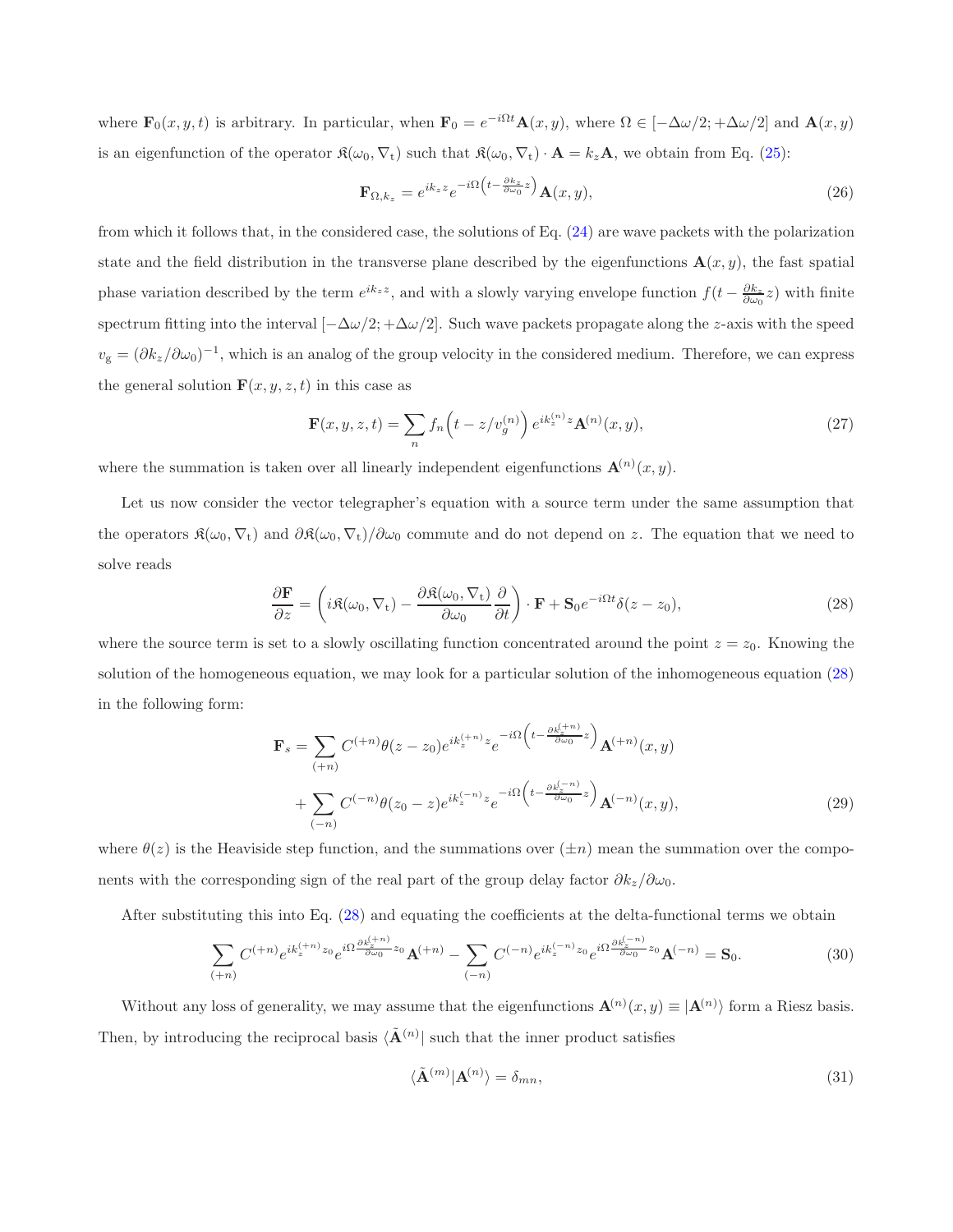where  $\delta_{mn}$  is Kronecker's delta, we find that

$$
C^{(\pm n)} = \pm e^{-ik_z^{(\pm n)}z_0}e^{-i\Omega \frac{\partial k_z^{(\pm n)}}{\partial \omega_0}z_0} \langle \tilde{\mathbf{A}}^{(\pm n)} | \mathbf{S}_0 \rangle.
$$
\n(32)

Respectively,

$$
\mathbf{F}_{s} = \sum_{(+n)} \theta(z - z_{0}) e^{ik_{z}^{(+n)}(z - z_{0})} e^{-i\Omega \left( t - \frac{\partial k_{z}^{(+n)}}{\partial \omega_{0}}(z - z_{0}) \right)} |\mathbf{A}^{(+n)}\rangle \langle \tilde{\mathbf{A}}^{(+n)}|\mathbf{S}_{0}\rangle
$$

$$
- \sum_{(-n)} \theta(z_{0} - z) e^{ik_{z}^{(-n)}(z - z_{0})} e^{-i\Omega \left( t - \frac{\partial k_{z}^{(-n)}}{\partial \omega_{0}}(z - z_{0}) \right)} |\mathbf{A}^{(-n)}\rangle \langle \tilde{\mathbf{A}}^{(-n)}|\mathbf{S}_{0}\rangle, \tag{33}
$$

from where, the dyadic Green function  $\mathfrak{G}$  resulting from Eq. [\(28\)](#page-6-0) can be expressed as

$$
\mathfrak{G}(z, z_0, t) = \sum_{(+n)} \theta(z - z_0) e^{ik_z^{(+n)}(z - z_0)} \tilde{\delta} \left( t - \frac{\partial k_z^{(+n)}}{\partial \omega_0} (z - z_0) \right) |\mathbf{A}^{(+n)}\rangle \langle \tilde{\mathbf{A}}^{(+n)}|
$$

$$
- \sum_{(-n)} \theta(z_0 - z) e^{ik_z^{(-n)}(z - z_0)} \tilde{\delta} \left( t - \frac{\partial k_z^{(-n)}}{\partial \omega_0} (z - z_0) \right) |\mathbf{A}^{(-n)}\rangle \langle \tilde{\mathbf{A}}^{(-n)}|, \tag{34}
$$

where the function  $\tilde{\delta}(t)$  must be physically understood as an approximation of the Dirac delta function<sup>1</sup>, concentrated on the interval  $-2\pi/\Delta\omega\lesssim t\lesssim 2\pi/\Delta\omega.$ 

Note that the obtained expression for the dyadic Green function [\(34\)](#page-7-1) can be also formally written as

$$
\mathfrak{G}(z, z_0, t) = e^{(z-z_0)\left(i\Re(\omega_0, \nabla_t) - \frac{\partial \Re(\omega_0, \nabla_t)}{\partial \omega_0}\frac{\partial}{\partial t}\right)} \cdot \tilde{\delta}(t) \left(\theta(z-z_0)\mathfrak{P}^+ - \theta(z_0-z)\mathfrak{P}^- \right),\tag{35}
$$

where

<span id="page-7-2"></span><span id="page-7-1"></span>
$$
\mathfrak{P}^{\pm} = \sum_{(\pm n)} |\mathbf{A}^{(\pm n)}\rangle \langle \tilde{\mathbf{A}}^{(\pm n)}|,\tag{36}
$$

are the projection operators that separate the waves with positive and negative group delay factors. In fact, such a general form of this result could be also obtained directly by considering the solution of the homogeneous vector telegrapher's equation represented by Eq. [\(25\)](#page-5-3). Therefore, Eq. [\(35\)](#page-7-2) with a suitable pair of projection operators  $\mathfrak{P}^+$  and  $\mathfrak{P}^-$  can be considered as the Green dyadic solution of Eq. [\(28\)](#page-6-0) even when the operators  $\mathfrak{K}(\omega_0, \nabla_t)$  and  $\partial \mathfrak{K}(\omega_0, \nabla_{\mathbf{t}})/\partial \omega_0$  do not commute.

### 5. NUMERICAL RESULTS

As a numerical example we consider propagation of a Gaussian wave packet through a uniaxial reciprocal bianisotropic medium with the transverse permittivity  $\bar{\bar{\varepsilon}}_t = \varepsilon_t \bar{\bar{I}}_t$ , the axial permittivity  $\varepsilon_n$ , the transverse permeability  $\bar{\bar{\mu}}_t = \mu_t \bar{\bar{I}}_t$ , and the axial permeability  $\mu_n$ . The electro-magnetic coupling dyadic  $\bar{\bar{\xi}} = -\bar{\bar{\zeta}}^T$  is such that  $\bar{\bar{\xi}}_t = \xi_t \hat{\mathbf{z}} \times \bar{\bar{I}}_t$ 

<span id="page-7-0"></span> $\sqrt{\text{Mathematically speaking, this function is } \tilde{\delta}(t) = (2\pi)^{-1} \int_{-\Delta\omega/2}^{+\Delta\omega/2} e^{-i\Omega t} d\Omega = (2\pi)^{-1} \Delta\omega \operatorname{sinc}(t\Delta\omega/2).$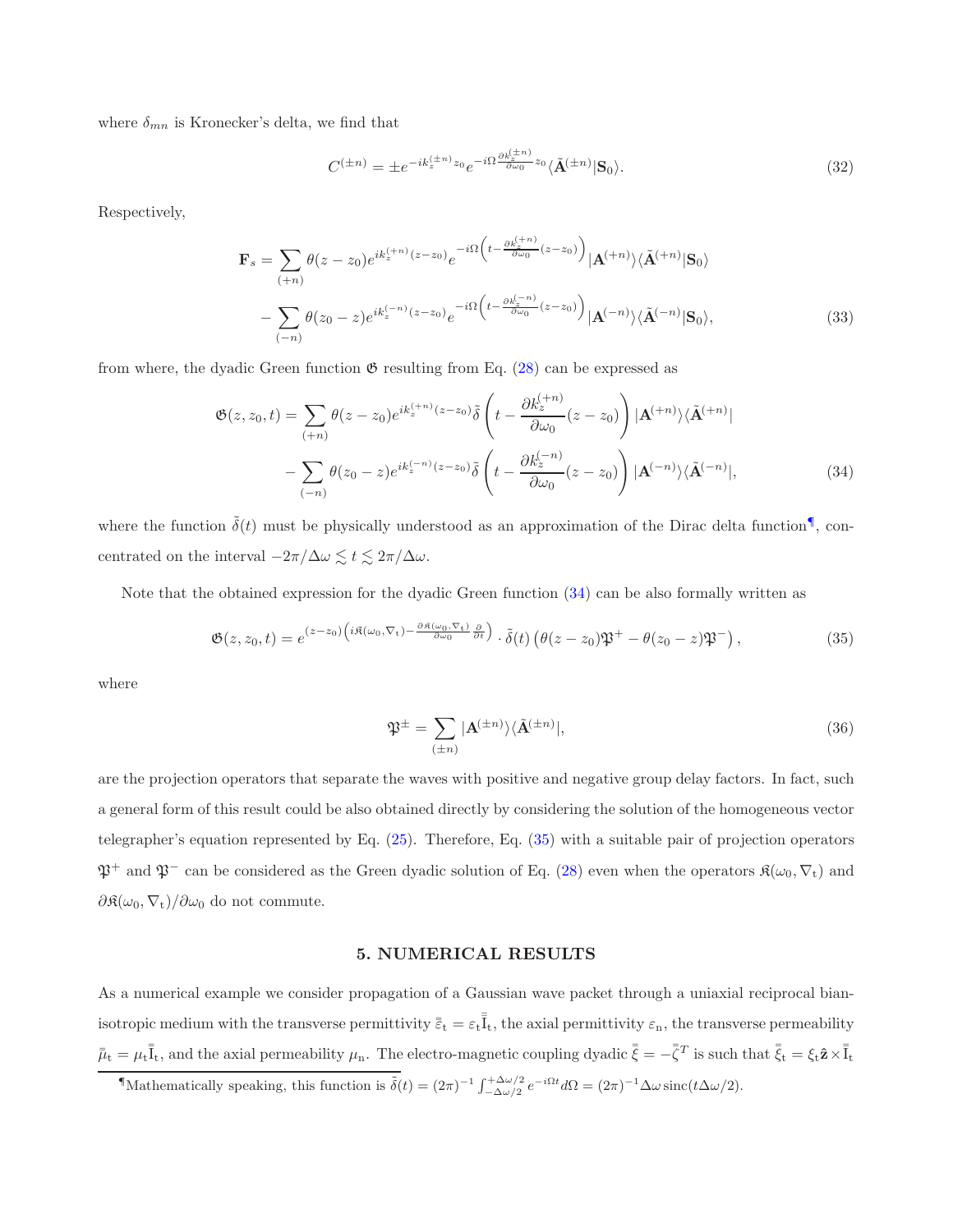and  $\xi_n = 0$ . In this case, the propagating electromagnetic waves split into two polarizations: TM polarization with  $H_z = 0$  and TE polarization with  $E_z = 0$ . Considering, for example, the waves of the TM polarization propagating in the  $xz$  plane, we can recast Eq.  $(24)$  in the basis of such waves with the following substitutions

$$
\mathbf{F} = \begin{pmatrix} E_{\mathbf{m},x} \\ H_{\mathbf{m},y} \end{pmatrix}, \quad \mathfrak{K} = -\omega \mathfrak{J} \cdot \tilde{\mathfrak{M}}_{\omega}, \quad \tilde{\mathfrak{M}}_{\omega} = \begin{pmatrix} \varepsilon_{\mathbf{t}} & -\xi_{\mathbf{t}} \\ \xi_{\mathbf{t}} & \mu_{\mathbf{t}} \end{pmatrix} + \frac{1}{\omega^{2}} \begin{pmatrix} 0 & 0 \\ 0 & \partial_{x} \varepsilon_{\mathbf{n}}^{-1} \partial_{x} \end{pmatrix}, \quad \mathfrak{J} = \begin{pmatrix} 0 & -1 \\ -1 & 0 \end{pmatrix}, \quad (37)
$$

where  $\partial_x = \partial/\partial x$ .

In the case when the material parameters are not uniform  $(e.g.$  because they depend on the local temperature T which is not uniform), the solution of such recast Eq. [\(24\)](#page-5-1) can be attempted numerically. We have implemented symbolic calculation code that allows one to evaluate  $F(z)$  by numerical integration of Eq. [\(24\)](#page-5-1) (with 4th order Runge-Kutta method), from the initial condition at  $z = 0$  to an arbitrary point  $z = z_0$ . The initial field at  $z = 0$ is given in a form of a polynomial function in x and t. When z increases, the evolution of  $\bf{F}$  in x and t is reflected in the change of the coefficients of these polynomials. The numerical integration routine also calculates the local temperature  $Eq. (5)$  $Eq. (5)$ , which may in turn affect the values of the material parameters.



<span id="page-8-0"></span>Figure 1. Top: Envelope profiles (in  $x$  and  $t$ ) of a pulse propagating through a bianisotropic material with Lorentzdispersive parameters (electric field, arbitrary units) at  $z = 0$  (left) and  $z = 100 \Delta z$  (right). Bottom: Same as above at  $x = 0$  with fast oscillations included. The parameters are  $\omega_0/\omega_p = 4.7$ ,  $\omega_{\text{res}}/\omega_p = 5$ ,  $\gamma/\omega_p = 0.1$ ,  $\chi = 0.3$ ,  $\Delta z = 0.1$ c/ $\omega_0$ . The units of x and t are such that  $c = 1/\sqrt{\epsilon_0 \mu_0} = 1$ .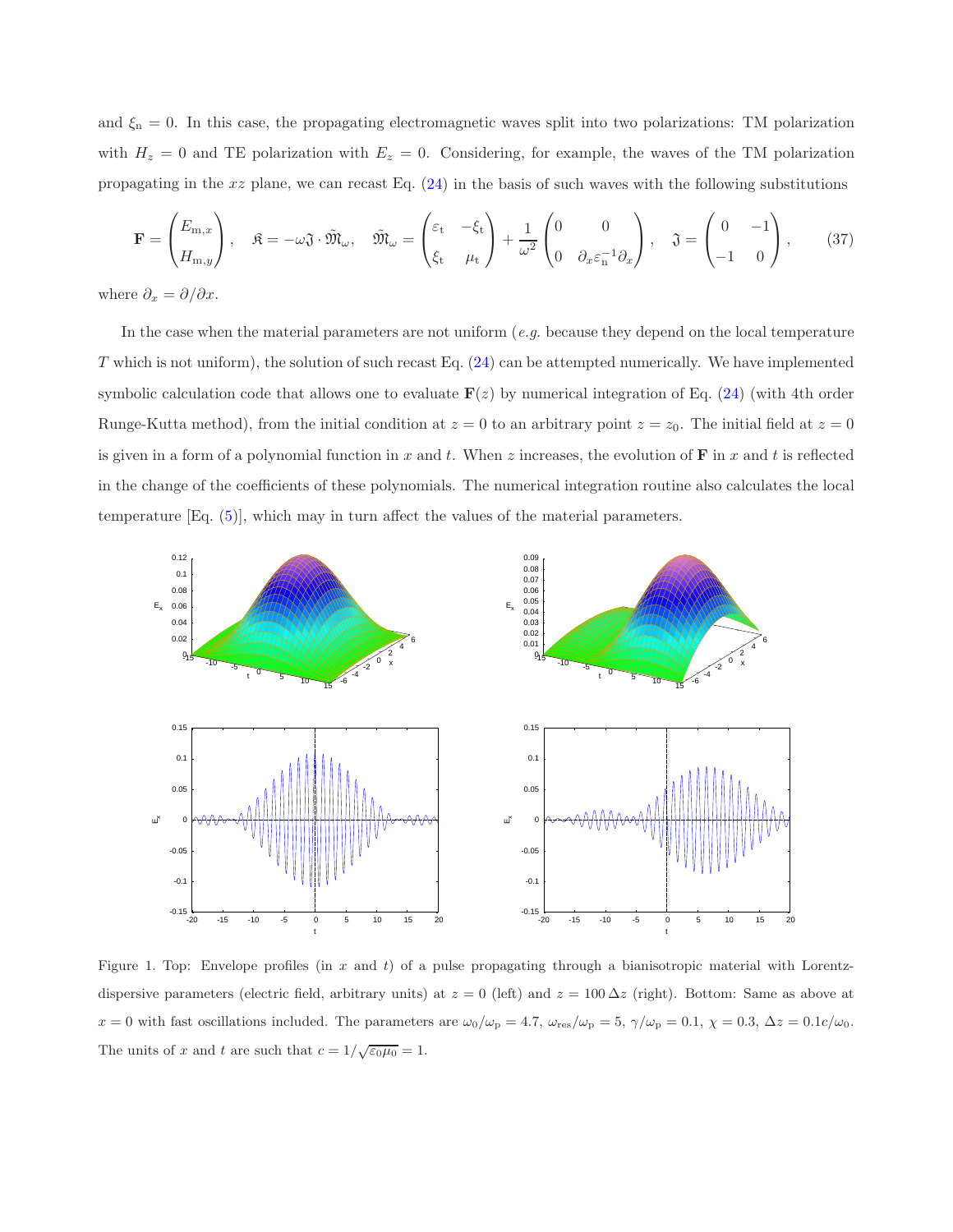

<span id="page-9-0"></span>Figure 2. Local temperature profile (in x and t) of a pulse propagating through a bianisotropic material with Lorentzdispersive parameters (arbitrary units) at  $z = 50 \Delta z$  and  $c_T = 1$ . The other parameters are the same as in Fig. [1.](#page-8-0)

In the following example, we consider a bianisotropic material with Lorentz-type dispersion in  $\varepsilon_t$  and  $\xi_t$ :

$$
\varepsilon_{t}(\omega) = \varepsilon_{0} \left( 1 + \frac{\omega_{\rm p}^{2}}{\omega_{\rm res}^{2} - \omega^{2} - i\gamma\omega} \right), \quad \xi_{t}(\omega) = \frac{i\sqrt{\varepsilon_{0}\mu_{0}}\chi\omega_{\rm p}^{2}}{\omega_{\rm res}^{2} - \omega^{2} - i\gamma\omega},
$$
\n(38)

and  $\varepsilon_n = \varepsilon_0$ ,  $\mu_t = \mu_n = \mu_0$ . The characteristic evolution of the envelope of an (approximately) Gaussian wave packet is shown in Fig. [1.](#page-8-0) During the propagation the pulse amplitude is decreased due to the loss and its shape is distorted due to the dispersion. Fig. [2](#page-9-0) shows the associated  $tx$ -profile of the local temperature increase during the propagation of the pulse.

### 6. CONCLUSION

In this article, we have developed a theoretical framework for studying propagation of quasi-monochromatic signals through dispersive, dissipative, bianisotropic media with weak and slow nonlinearity. By representing the time-dependent EM fields associated with such processes as products of the slowly varying complex amplitude (SVCA) and the quickly oscillating carrier we have formulated a system of equations for the SVCAs of the EM fields in such media. In the linear case, these equations resemble the vector transmission line equations, which can be solved analytically with the Green function approach in the linear uniform case, or numerically in other cases. This framework has been used to model propagation of wave packets through a material whose parameters may depend on the local temperature, which in turn is affected by the passing electromagnetic radiation. The developed framework can be used for investigating the propagation of modulated EM waves through waveguiding systems that include bianisotropic metamaterial components and also in radiative heat transfer-related problems involving such media.

#### ACKNOWLEDGMENTS

S. I. Maslovski acknowledges financial support from Fundação para a Ciência e a Tecnologia (FCT), Portugal, under Investigador FCT (2012) grant (Ref. IF/01740/2012/CP0166/CT0002).